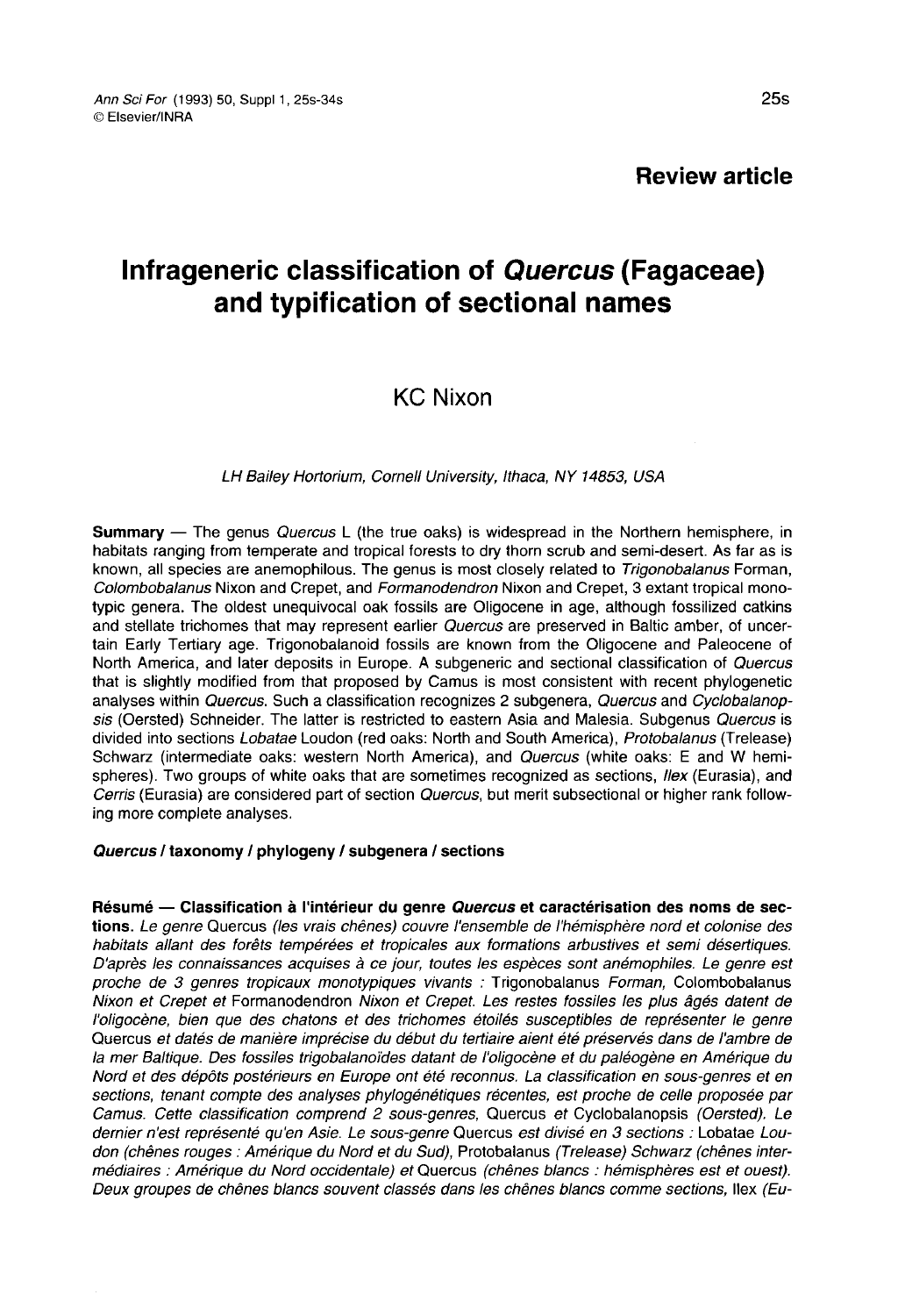rasie) et Cerris (Eurasie) sont considérés comme appartenant à la section Quercus; ils mériteraient cependant d'être classés en sous-sections ou à un niveau supérieur après analyses complémentaires.

Quercus / taxonomie / phylogénie / sous-genres / sections

#### INTRODUCTION

Recent studies of the phylogeny of Quercus (Nixon, 1984, 1989) (Manos et al, KC Nixon, P Manos, manuscripts in preparation) have provided the basis for a revised infrageneric classification of the genus. Quercus is most closely related to the recently discovered tropical genera Trigonobalanus Forman, Formanodendron Nixon and Crepet, and Colombobalanus Nixon and Crepet (Nixon, 1989; Nixon and Crepet, 1989). Cladistic analysis of 17 morphological characters (Nixon, 1984) (KC Nixon, P Manos, manuscript in preparation) has been undertaken in combination with chloroplast (cp) DNA restriction site analyses of 92 informative sites among 33 species of Quercus, Trigonobalanus and Colombobalanus (Manos et al, manuscript in preparation). The relationships of various groups within Quercus are summarized in figure 1, based on a combination of the morphological and molecular data analyses that will be presented elsewhere (KC Nixon, P Manos, manuscript in preparation). The morphological data set allowed greater resolution of among-section relationships, while the molecular data set added synapomorphies for sectional groups. In general, the results of these analyses support recognition of 4 monophyletic groups of oaks, the Cyclobalanopsis, the Lobatae (the red oaks, subg Erythrobalanus of recent literature), the Protobalanus (the intermediate oaks) and the white oaks in the



Fig 1. Proposed phylogenetic relationships of major infrageneric groups of Quercus.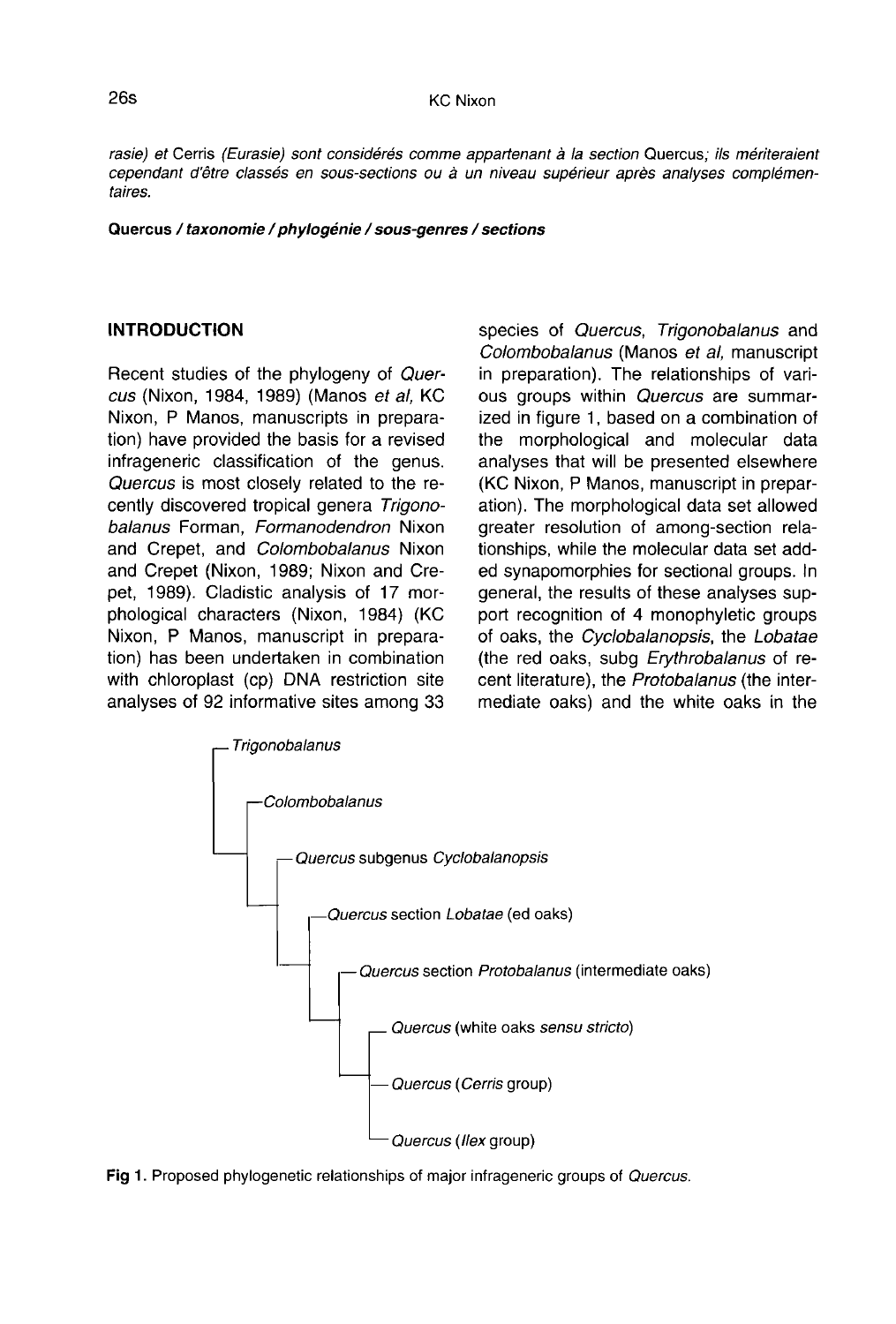broad sense (variously referred to as Lepidobalanus, Euquercus, or Leucobalanus in recent literature). Note that the "Cerris" and "Ilex" groups are not recognized here as sections, and may merit recognition as subsections within section Quercus but the limits of these groups in terms of both species and characters is not clear at this time, particularly when the Asian species of Quercus are considered. Because of this uncertainty, I have chosen to defer a subsectional treatment within the white oaks until more data are available.

Because of the general similarity of the results of recent phylogenetic analyses to the previous classification proposed by Camus (1938), and in order to maintain the greatest level of taxonomic stability, I have followed her classification as closely as possible. However, Camus did not always adequately search for the earliest names at the sectional level in Quercus, and some of the names which she used must be replaced by earlier names. In particular, the sectional name of the red oak group must be changed to the oldest available name, Lobatae Loudon. In addition to the names accepted below, lectotypification of the sectional names proposed by Loudon (1830, 1835-1838) and others, even though they are treated as synonyms here, is important in order to stabilize the infrageneric nomenclature of Quercus. In all cases of lectotypification below, an attempt has been made, where possible, to lectotypify these names so that names currently and widely in use are not replaced. This has not been possible in all cases.

Is it beyond the scope of this paper to exhaustively review the history of subgeneric and sectional names in Quercus, but the synonymy presented below includes all names which have been used extensively. I present here an infrageneric classification of the genus Quercus which broadly follows that of Camus, but utilizes Loudon's sectional names which have priority for some of the taxa Camus recognized. It is important to synonymize some of Loudon's sectional names which were published simultaneously.

#### FOSSIL HISTORY

The oldest unequivocal oak fossils are acorns, staminate catkins/pollen and compressed leaves from Oligocene deposits of North America (Daghlian and Crepet, 1983; Crepet, 1989; Crepet and Nixon, 1989a, b; Nixon and Crepet, 1989). Staminate catkins and stellate trichomes that resemble those of modern oaks are preserved in Baltic amber of northern Europe (Conwentz, 1986), but need further investigation, because they occur with fruits which appear to be trigonobalanoid.

Prior to the Oligocene, the oak lineage is represented by trigonobalanoid fossils consisting of well-preserved fruits and infructescences, pistillate and staminate inflorescences with in situ pollen, and associated 'Dryophyllum' type leaf compressions (Crepet and Nixon, 1989a, 1989b). While these fossils are not identical with modern trigonobalanoids, they share plesiomorphic features, such as several free triangular fruits in a valved cupule, capitate stigmas and cupules arranged along an elongate axis.

Throughout mid- and late-Tertiary deposits of the northern hemisphere, oak leaf compressions and impressions are abundant, and many of these, particularly from North America, have been identified as close relatives of modern species. Whether or not the Miocene and Pliocene species are as close to modern species as some authors have presumed, it is clear that by this time the oak flora had become prominent and diverse, and at least superficially resembled the assemblages seen in modern subtropical and temperate forests.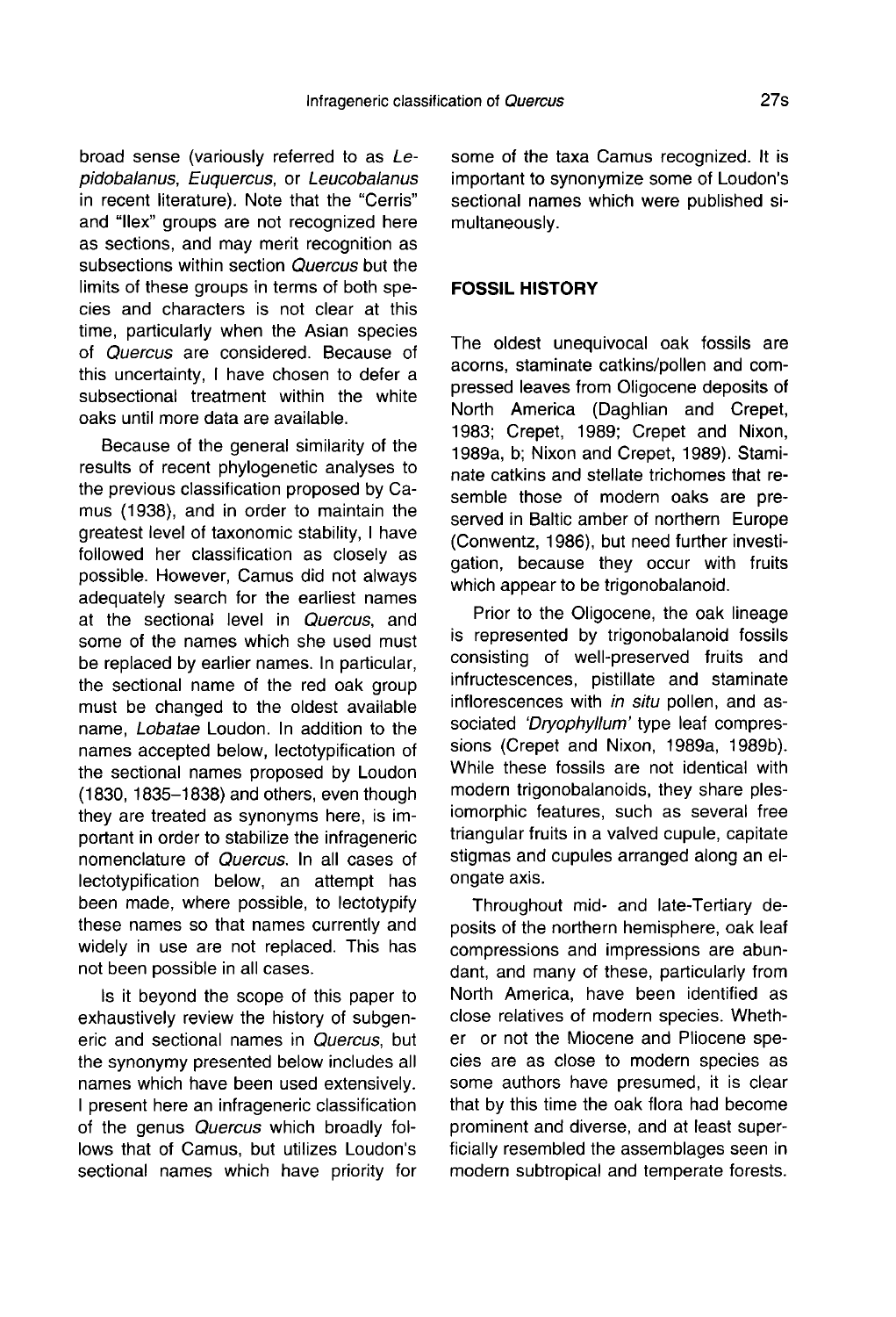Futher work is necessary to resolve the phylogenetic affinities of these abundant Tertiary oak leaf fossils.

# KEY TO THE SUBGENERA AND SECTIONS OF QUERCUS

A. Stigmas capitate to subcapitate or discoid, styles generally terete without adaxial stigmatic groove; staminate catkins usually with prominent bracteoles, these subpersistent to caducous; scales of cupule in concentric or spiral rings, usually obviously connate laterally to form lamellae; east Asian. Subgenus Cyclobalanopsis.

AA. Stigmas usually linear ampliate or broadly ampliate, styles grooved, or with a short stigmatic groove extending from the stigma; staminate catkins with inconspicuous, caducous bracteoles, or these sometimes lacking; scales of cupule various, imbricately arranged and free; widespread in the northern hemisphere. Subgenus Quercus.

B. Base of pistillate perianth (perigon) free, forming a skirt or flange; styles usually elongate, linear-ampliate; endocarp always tomentose; cup scales typically flat, unkeeled; teeth of leaves if present usually aristate or spinose, rarely mucronate. Section *Lobatae* 

BB. Base of pistillate perianth (perigon) adnate to ovary/style bases, not forming a flange or skirt; styles elongate and linearampliate or short and broadly ampliate or cuneate; endocarp tomentose or glabrescent; cup scales typically keeled or tuberculate or both; teeth of leaves if present aristate, pungent, or mucronate.

C. Abortive ovules apical to lateral, rarely appearing basal; leaves persistent 2-3 years; acorn maturation biennial. Section Protobalanus.

CC. Abortive ovules always basal; leaves deciduous to subpersistent, rarely persistent for more than 1 year; acorn maturation biennial or annual. Section Ouercus.

# TAXONOMIC TREATMENT OF QUERCUS

Quercus (oak, encino, chêne)

## Quercus L, Syst PI ed 2, II, 994. 1753. [for complete synonymy at the generic level, see Camus (1938)]. - Type: Quercus robur L (fide ING)

Trees or shrubs, flowers monoecious; wood ring-porous or diffuse-porous; terminal buds prominent, quadrangular to pentangular or rounded in cross-section; bud scales imbricate, bud stipules sometimes persistent; axillary buds often closely associated with and subtending terminal bud; leaves spirally arranged, craspedodromous, mixed craspedodromous or campylodromous, rarely bronchidodromous, often with parallel secondary veins, marginal teeth (if present) simple, aristate, mucronate or oblique, 1 associated with each secondary vein, or in some species the secondary vein branching and terminating in several teeth; staminate inflorescences lax-spicate (catkins), clustered at the base of new growth or occurring singly in the axils of some of the lower leaves, emerging at vernation; staminate flowers single or in groups of 1-3 along rachis, subtending bracteole prominent and often exceeding perianth and persistent past anthesis, or inconspicuous and caducous; stamens 6 (2-12), usually exserted at anthesis, surrounding a tuft of simple trichomes inter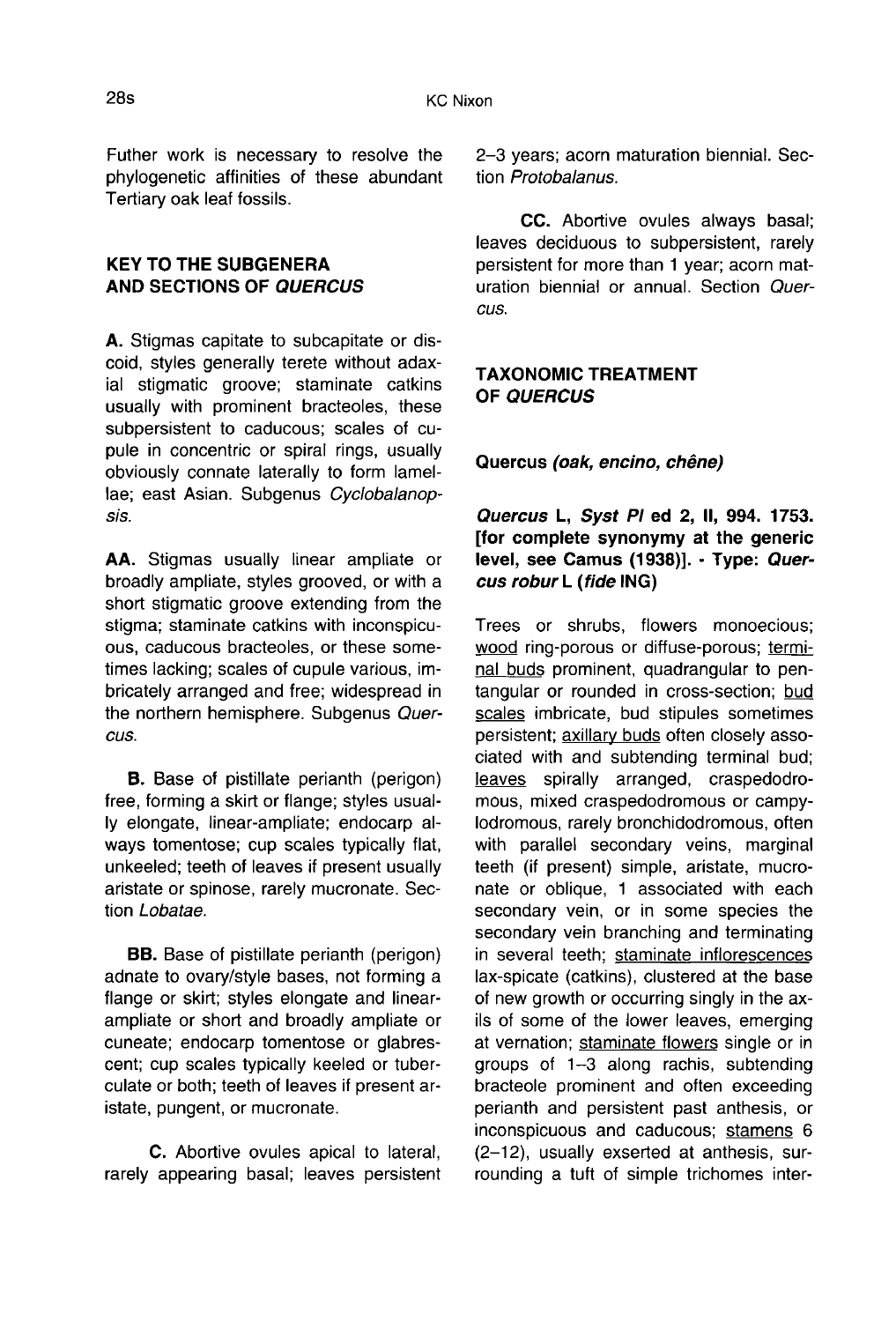preted as representative of a rudimentary pistillode: pollen tricolporate (-tricolpate), spheroidal to subprolate or suboblate, exine sculpture generally rugulate or scabrate, often microscabrate; pistillate inflorescence borne in the axils of leaves of young branches, usually stiff, with 1 several partial influorescences, each subtended by a cupule, only the single central flower of each influorescence developing; pistillate perianth cupped to campanulate or rotate, shallowly to deeply 5-6 lobed, or the lobes obscure, basally adnate to the  $\overline{\text{ovary}}$  or free; ovary 3 (-6+) carpellate, inferior; styles  $3$  (-6+), linear or subsessile, stigmas capitate to linear-ampliate and extending along adaxial stylar suture; fruit an acorn, a single rounded indehiscent nut subtended by a cupule that lacks suture zones and does not separate into valves, cupule with external imbricate or concentric scales, the 2 lateral abortive flowers of the partial influorescence within the cupule; fruit maturation biennial or annual, or occasionally 'pseudoannual' as in some species of section Protobalanus; endocarp sericeo-tomentose to glabrescent, columella and remnants of the septa of the carpels often impressed on the seed, forming irregular longitudinal grooves; seed coats usually brownish, adhering tightly to the seed at maturity or adhering to the endocarp wall; cotyledons free or sometimes fused completely: abortive ovules apical, lateral or basal; cupule scales arranged in concentric rows and partially or wholly connate laterally, to form concentric lamellae, or imbricate and free, sometimes reflexed and spinose.  $n = 12$ .

Distribution: north temperate and subtropical, tropical montane, and particularly in Asia sometimes lowland tropical (subge nus Cyclobalanopsis); the greatest concentrations of species are in eastern North America (ca 60), highland Mexico and central America (150-200), and montane subtropical Eurasia from the Middle East to China and southeast Asia (150?); fewer species are found in the western United States (ca 25) and temperate Europe and North Africa (8-12?); 1 species is found in northern South America (Colombia).

# Subgenus Cyclobalanopsis — (cycle-cup oaks)

Quercus subgenus Cyclobalanopsis (Oersted) Schneider, Handb Laubh, I, 210. 1906.

- Cyclobalanopsis Oersted (as genus), Bidrat til Kundskab om Egefamilien, 69. 1871. - Quercus section Cyclobalanopsis Bentham and Hooker, Gen PI III, I p 408. 1880. - Type: Quercus velutina Lindley ex Wallich, non Lamarck. (fide ING)

Trees or shrubs; bark usually smooth or furrowed, hard, gray or black, rarely lightcolored; leaves persistent or subpersistent, entire or serrate-toothed, teeth if present mucronate or rarely setate; foliar trichomes thin-walled and glandular, uniseriate, fasciculate, multiradiate or rosulate, rarely if ever thick-walled and/or stellate; staminate flowers usually distributed in groups of 1-3 along rachis, subtending bracteole usually prominent and often exceeding perianth and persistent, staminate perianth often regularly 6-lobed; anthers apiculate or retuse; pollen exine sculpture typically rugulate, often microscabrate; pistillate perianth 5-6 lobed, base adnate to ovary; styles 3 (-6+), usually linear with an expanded flat or subcapitate stigma, the stigmatic surface extending only partially along stylar suture or sometimes not extending along suture at all, in any case not forming a prominent stigmatic groove; stylopodial umbo often annulate with  $1-3$   $(-5)$  distinct rings; fruit maturing the 2 season or in the 1 year, but at least sometimes 'pseudoannual' as in some species of section Protobalanus; endocarp sericeo-tomentose, remnants of the septa of the carpels often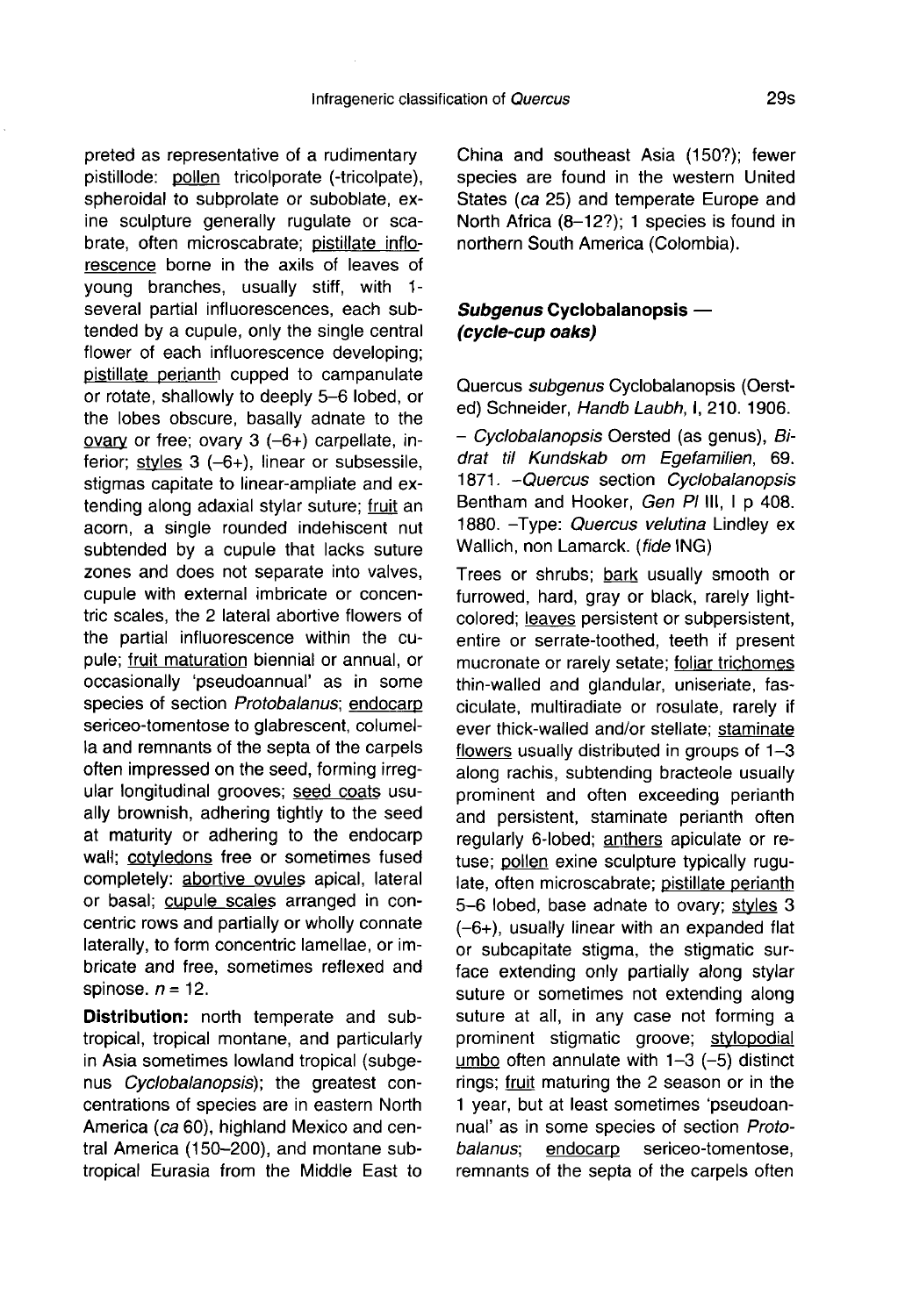impressed on the seed, forming irregular longitudinal grooves, or subglabrous; seed coats usually brownish, adhering tightly to the seed at maturity or adhering to the endocarp wall; cotyledons free; abortive ovules apical; cupule scales arranged in concentric or spiral rows and partially or wholly connate laterally, to form concentric lamellae, often densely vestitured.

Distribution: subtropical, montane tropical and lowland tropical east Asia and Malaysia.

I recognize the possible utility of generic rank for Cyclobalanopsis as proposed by Schwarz (1936). Until careful studies produce stronger evidence that Quercus as broadly defined is polyphyletic, the conservative stance of recognizing a single genus is appropriate.

#### Subgenus Quercus: (scale-cup oaks)

#### Quercus subgenus Euquercus (Hickel and Camus) A Camus, Les Chênes. Monographie du genre Quercus. Vol I. 373. 1938

Large trees, shrubs or sometimes low rhizomatous shrubs; bark variable, from smooth to scally or furrowed; leaves persistent, subpersistent or deciduous, entire, serrate-toothed or lobed, teeth if present setate, aristate, pungent or mucronate; foliar trichomes thin-walled and glandular, uniseriate, fasciculate, multiradiate or rosulate, and/or thick-walled and/or stellate; staminate flowers distributed singly along rachis, the single subtending bracteole caducous or sometimes lacking, staminate perianth irregularly or regularly 2-6 lobed; anthers retuse, or with an apiculate or attenuate connective; pollen exine sculpture typically scabrate with obscure or obvious perforations; styles 3 (-6+), with expanded stigmatic surface, capitate to linear ampliate with an adaxial stigmatic groove; stylopodial umbo often annulate with 1-3 (-5) distinct rings; fruit solitary in each cupule, rounded in cross-section, maturing the 1 or 2 season; abortive ovules apical, or in some species variable in position or basal; cupule hemispheric, cup-shaped to flat; cupule scales variable, spirally or concentrically arranged; laterally connate or free.

I follow Camus in her broad interpretation of subgenus Quercus, to include all oak species except the Cyclobalanopsis group, although American workers usually recognize 3 subgenera in North America. Camus' classification is compatible with results of phylogenetic analyses. Certain Eurasian oaks (eg Q coccifera) as well as Protobalanus are morphologically 'intermediate' in certain characters between red oaks and white oaks sensu stricto, and this further supports the closer relationship of these oaks to each other than to Cyclobalanopsis. If Cyclobalanopsis is included in Quercus as a subgenus, prudence recommends that the remainder of Quercus be accomodated in a single subgenus. The 3 major groups of oaks in North America may then be recognized as sections (see below).

#### Quercus subgenus Quercus section Lobatae (red oaks)

Quercus section Lobatae Loudon, Hort Brit 385. 1830. Lectotype (here chosen): Quer-<br>cus aquatica Wait (= Q nigra L). The 4 species which Loudon included in this section are red oaks. This eliminates any possibility of lectotypifying the section so that it is a synonym of the 'type' section, the white oaks. Thus, this name must stand as the earliest name for the red oaks if they are recognized at the level of section.

Quercus section Integrifoliae Loudon, Hort Brit 384. 1830. Lectotype (here chosen): Quercus phellos L.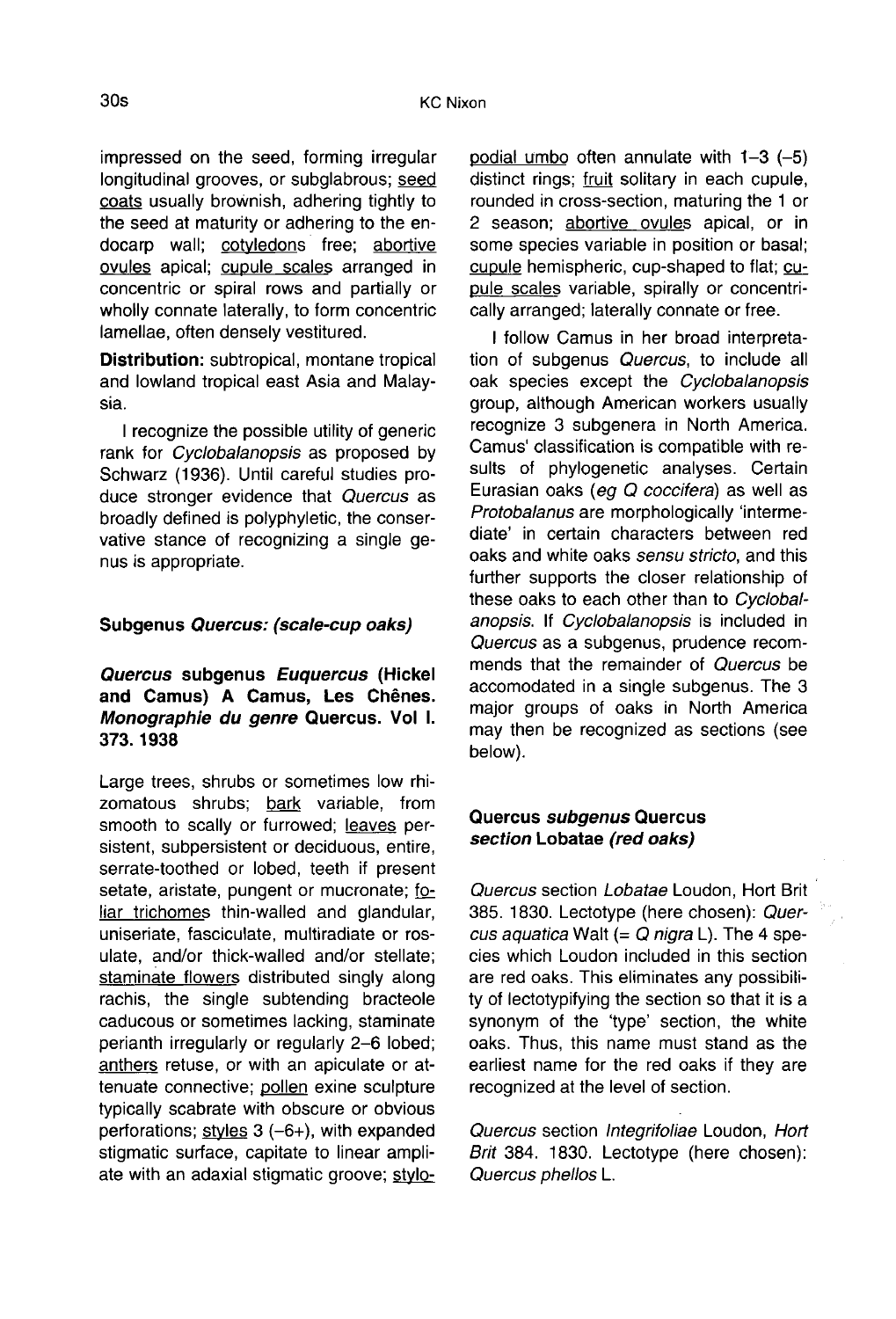Quercus section Mucronatae Loudon, Hort Brit 385. 1830. Lectotype (here chosen): Quercus rubra L.

Quercus section Rubrae Loudon, Arbor Frut Brit 3, 1877. [1835-]1838. - Type: Quercus rubra L. Loudon's concept of Q rubra was that of the northern red oak, not of the southern red oak  $(= Q \text{ falcata})$ , as the name Q rubra was applied by some later authors (eg Sargent, 1922).

Quercus section Nigrae Loudon, Abor Frut Brit 3, 1980. [1835-]1838. - Type: Q nigra L. Loudon followed Michaux in his concept of Q nigra as the blackjack oak  $(= Q \text{ mari-}$  $landica$ ), but included the real  $Q$  nigra in this section as Q aquatica.

Quercus section Phellos Loudon, Arbor Frut Brit 3, 1894.  $[1835-]1838. - Type$ : Quercus phellos L.

Quercus section Erythrobalanus Spach, Hist veg Phan 11, 160, 1842. - Quercus subgenus Erythrobalanus (Spach) Endlicher, Gen Plant suppl 4, 24, 1847. - Quercus subsection Erythrobalanus (Spach) Post and Kuntze, Lexicon generum Phaner 474. 1904. - Genus Erythrobalanus (Spach) Schwarz, Notizbl Bot Gard Berlin 13, 8. 1936. Lectotype (here chosen): Quercus rubra L.

Quercus subgenus Melanobalanus Engel man, Trans St Louis Acad Sci 3, 388. 1877.

Large trees, shrubs or sometimes low rhizomatous shrubs; bark usually smooth or furrowed, hard, gray or black, rarely light-colored; leaves persistent, subpersistent, or deciduous, entire, serrate-toothed or lobed, teeth if present usually aristate or setate, a terminal seta often present even on untoothed leaves; foliar trichomes thinwalled and glandular, uniseriate, fasciculate, multiradiate or rosulate, rarely if even thick-walled and/or stellate; staminate flowers usually distributed singly along rachis, subtending bracteole caducous or lacking, staminate perianth irregularly, often deeply 2-6 lobed; anthers usually somewhat apiculate, occasionally retuse; pollen exine sculpture typically rugulate and microscabrate to scabrate; pistillate perianth 5-6 lobed, the base not adnate to the ovary, therefore forming a minute free skirt or flange, the inner cupule scales often inserted beneath this flange; styles 3(-6+), linear-spatulate, the stigmatic surface extending proximally along stylar suture, forming a darkened stigmatic groove; stylopodial umbo often annulate with 1-3 (-5) distinct rings; fruit maturing the 2 season, or in several species in the 1 year; endocarp sericeo-tomentose, remnants of the septa of the carpels often impressed on the seed, forming irregular longitudinal grooves; seed coats reddish or brownish, adhering tightly to the seed at maturity; cotyledons free or rarely partially connate; abortive ovules apical, or rarely in some species variable in position or subbasal; cupule scales thin, flat, only rarely keeled or tuberculate, imbricate, never spinescent.

Distribution: restricted to temperate, subtropical and montane tropical parts of the new world, from Colombia, South America (1 sp) through central America to forests of southeastern Canada, and westward to southern Oregon; largely absent from the Rocky Mountain area, except for Arizona and New Mexico.

# Quercus subgenus Quercus section Protobalanus (intermediate oaks, golden cup oaks)

Subgenus Protobalanus Trelease, in Standley, Contr U S Natl Herb 23, 176. 1922. -Quercus section Protobalanus (Trelease)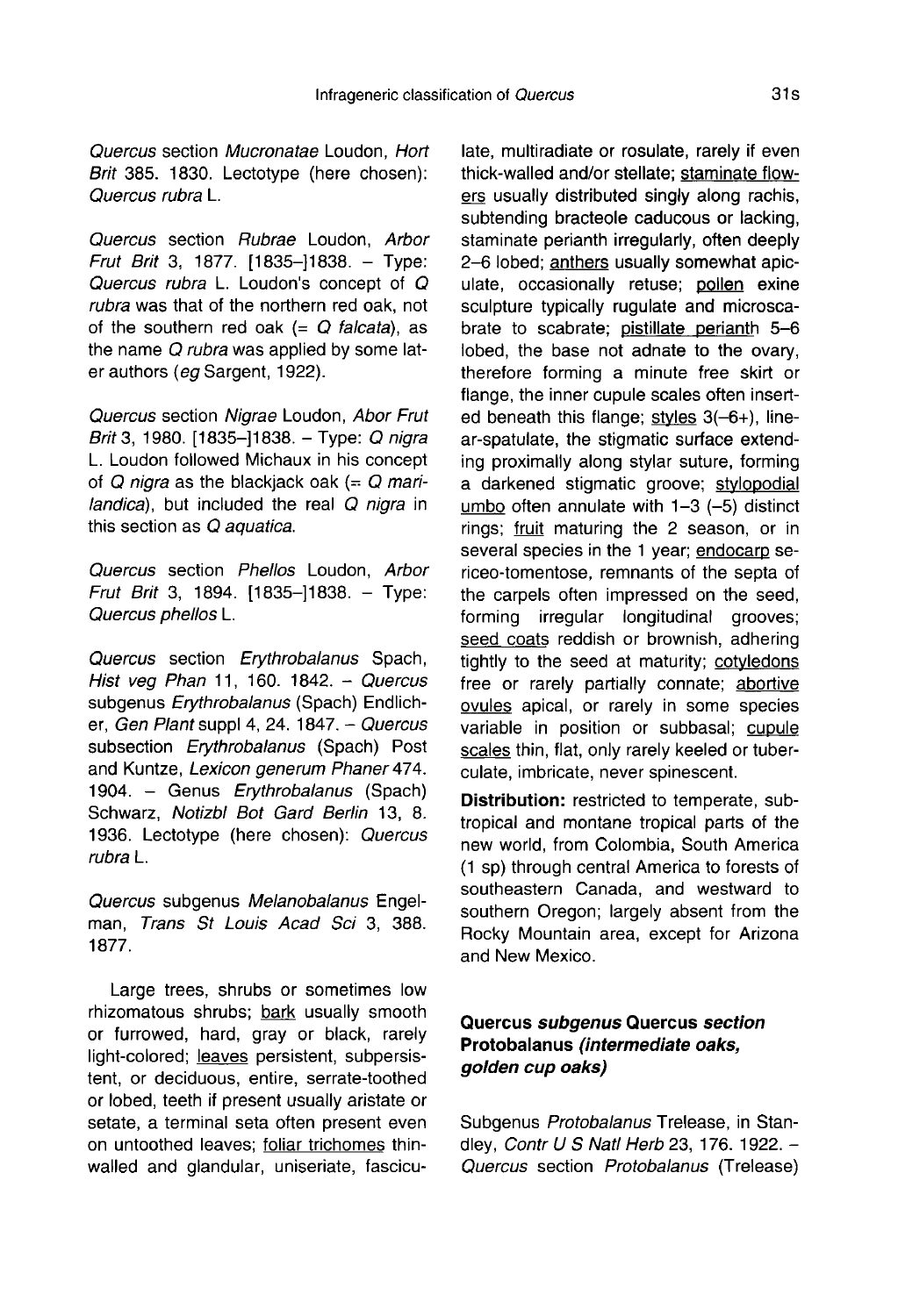Schwarz, Notizbl Bot Gart Berlin 13, 21. 1936. - Quercus section Protobalanus (Trelease) Camus, Les Chênes, vol 1, 157. 1938. - Type: Quercus chrysolepis Liebm. Both Camus and Schwarz interpreted Trelease's Protobalanus as a section, and attributed this rank to Trelease. Confusion regarding the original rank of this name apparently arose from ambiguity in Trelease's presentation of the name in his 1924 monograph. Trelease used several infrageneric names that had been proposed by earlier authors, eg, Leucobalanus Engelmann, without reference to the original authority, publication, or rank at which the names were published. Protobalanus was presented in the 1924 monograph in a similar 'naked' manner, leading later authors to believe that this was the original publication of the name. However, the first use by Trelease of the name Protobalanus dates to 1916 in Proc Natl Acad Sci 2, 627, where he clearly referred to it as a subgenus, as well as referring to the type of Protobalanus as Q chrysolepis (loc cit, p 629). Protobalanus was again used by Trelease in 1918 (Brooklyn Bot Gard Mem 1, 497), and again in Standley's Trees and Shrubs of Mexico, 1922. No description appeared in the earlier publications, but in the latter, Trelease included the name in a key to the species of Mexico, with clear diagnostic characters. The 1922 publication therefore must be considered the first valid publication of the name, and there is no ambiguity in the earlier publications as to the rank (subgenus) at which the name was intended.

Evergreen shrubs or trees, bark usually scaly and rough (as in various white oaks) on older branches; twigs tomentose to glabrous; leaves persistent 2 or more years coriaceous, glaucous and waxy on the abaxial surface, entire or toothed, often spinescent, never lobed as in Q robur, foliar trichomes thin-walled, semi-glandular, simple or with 2-several fasciculate singlecelled rays emerging from the epidermis together, or multicellular glandular uniseriate; staminate flowers with 4-12 stamens, the anthers apiculate; pollen exine sculpture rugulate to scabrate, with nanno-striae on rugulae; (fide Solomon, 1983a, 1983b); pistillate flowers 1-3, usually sessile, peduncule sometimes developed; styles short and ampliate to long with ampliate stigma (Q palmeri); fruit maturing in 2nd year, but often the fertile branches do not grow in 2nd year, so that the fruit may appear annual (pseudoannual maturation); endocarp tomentose to appearing glabrous, the seed coats usually attached to the seed but sometimes attached to the endocarp; cotyledons furrowed, subequal.

Distribution: western North America from southern Oregon, south to northern Baja California, Mexico, eastward to central Arizona, and barely into adjacent Chihuahua; also present on the channel islands of southern California, and the only group of oaks present on the islands of Guadalupe and Cedros off the coast of Baja California.

Protobalanus is a distinctive group of about 5 species, 1 of which (Q chrysolepis Liebm) is widely distributed and highly variable. The distribution of this group, which is restricted to western North America, suggests a possible common biogeographical history with Lithocarpus densiflora and Chrysolepis sempervirens and C chrysophylla of the California region. The latter 3 species are apparently relicts of a previously richer Asian element in western North America that is no longer prevalent. Protobalanus is undoubtedly the most interesting group of oaks in North America from the standpoint of phylogeny and biogeography. The phylogenetic affinities of this distinctive and unique group are uncertain, although for the present, Protobalanus must be considered a part of the nominal subgenus. They appear to be closely related to but intermediate between the red oaks and the white oaks. In this respect,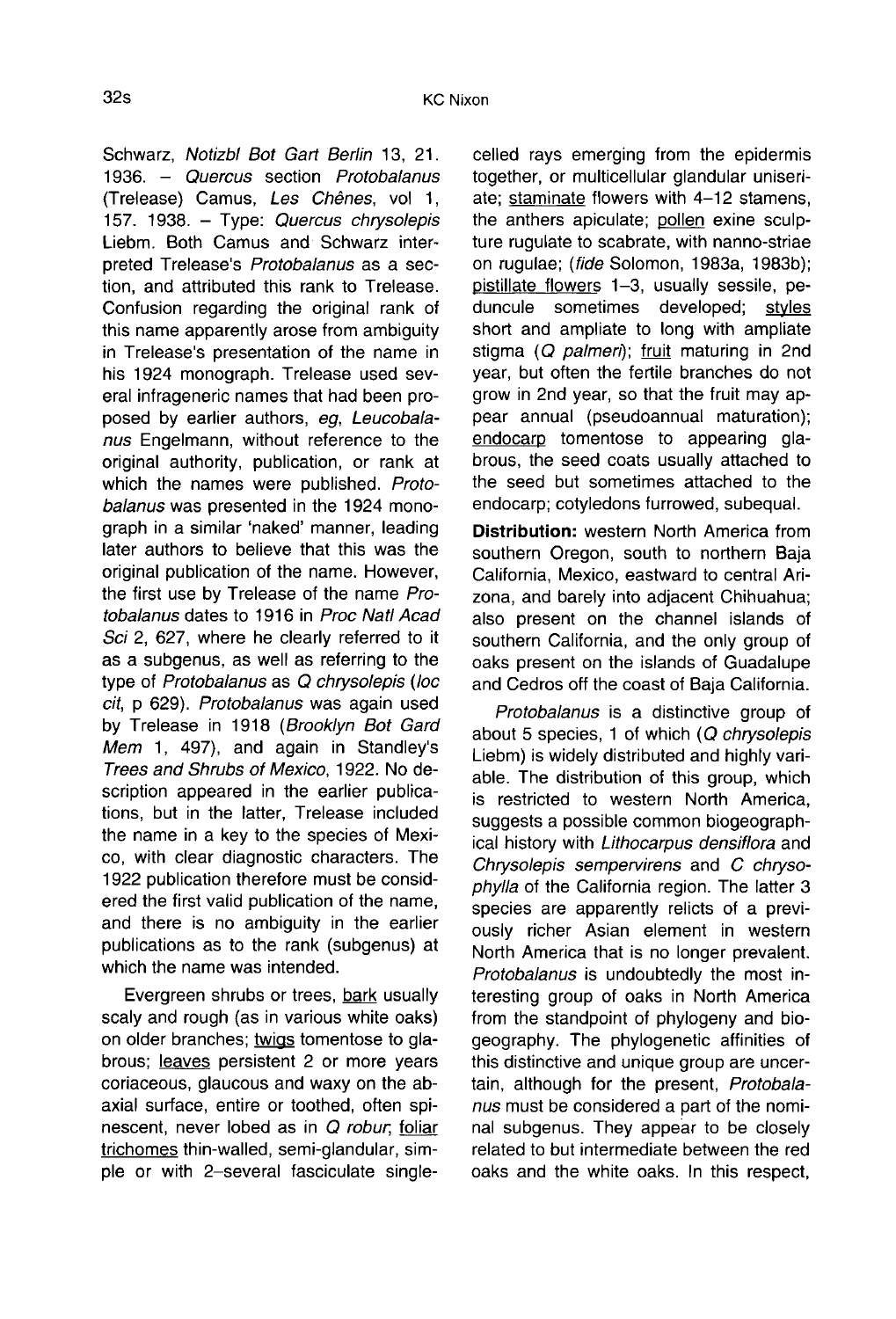Protobalanus closely parallels the somewhat intermediate groups of Eurasian oaks that center around Q cerris, Q suber, and Q coccifera. Protobalanus species appear to be strongly reproductively isolated from the other groups of North American oaks, as no verified natural or artificial hybrids are known.

### Quercus subgenus Quercus section Quercus (white oaks)

Quercus section Dentatae Loudon, Hort Brit 384. 1830. Lectotype (here chosen): Quercus prinus L. Loudon included a broad array of white oaks, including both American and Eurasian species, in this section.

Quercus section Ilex Loudon, Arbor Frut Brit 3, 1899. [1835-]1838 . Type: Quercus ilex L.

Quercus section Cerris Loudon, Arbor Frut Brit 3, 1730. [1835-]1838. - Type: Quercus cerris L.

Quercus section Albae Loudon, Arbor Frut Brit 3, 1730, 1863. [1835-]1838. Type: Quercus alba L.

Quercus section Robur Loudon, Arbor Frut Brit 3, 1730, 1731. [1835-]1838. Type: Quercus robur L.

Quercus section Prinus Loudon, Arbor Frut Brit 3, 1730, 1872. [1835-]1838. Type: Quercus prinus L.

Quercus section Lanatae Loudon, Arbor Frut Brit 3, 1730, 1920. [1835-]1838. Type: Quercus lanata Smith.

Quercus section Virentes Loudon, Arbor Frut Brit 3, 1730, 1918. [1835-]1838. Type: Quercus virens Aiton.

Quercus section Lepidobalanus Endlicher, Gen Plant, suppl 4, part 2, p 24. 1847, pro parte. Lectotype (here chosen): Quercus robur L.

Quercus section Leucobalanus Engelmann, Trans Acad Sci St Louis 3, 381. 1876.

Quercus section Mesobalanus Camus, Monographe Genre Quercus, Atlas I, p 49. 1936.

Quercus section Euquercus Hickel and Camus, Ann Sci Nat Bot, 9<sup>e</sup> ser. III, p 379. 1921. - Type: Quercus robur L.

Quercus subgenus Heterobalanus Oersted, Bidr til Kundskab Om Engefamilien. 1871

Trees or shrubs: bark smooth, rough, scaly or flaky, relatively soft, occasionally hard and furrowed; leaves persistent, subpersistent, or deciduous, entire, serratetoothed or lobed, teeth if present mucronate, pungent, or sometimes on juvenile growth aristate, or rarely (Cerris and Ilex groups) consistently aristate; foliar trichomes thin-walled and glandular, uniseriate, fasciculate, multiradiate or rosulate, and often thick-walled and/or stellate; staminate flowers usually distributed singly along rachis, subtending bracteole caducous or lacking, staminate perianth regularly to irregularly, often deeply 2-6 lobed; anthers usually retuse, rarely apiculate; pollen exine sculpture scabrate or rugulate-scabrate; pistillate perianth 5-6 lobed, the base adnate to the ovary; styles  $3$ (-6+), usually abruptly ampliate or dilated, sometimes more gradually ampliate or subulate, stigmatic surface extending proximally along stylar suture, the stigmatic surface often cuneate in shape; stylopodial umbo usually not annulate; fruit maturing in the 1st year, occasionally (Ilex and Cer-